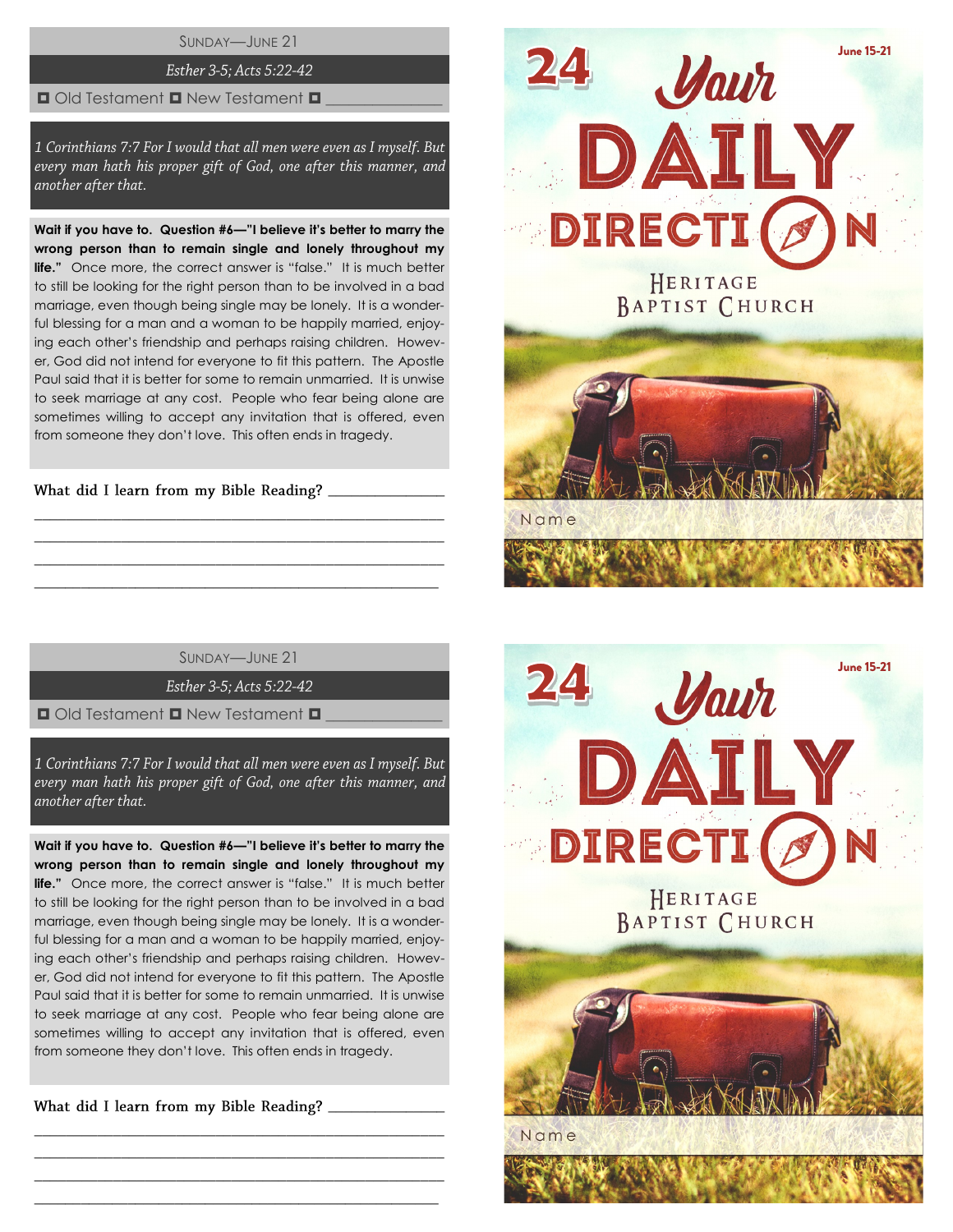MONDAY—JUNE 15

Nehemiah 1-3; Acts 2:1-21

# $\Box$  Old Testament  $\Box$  New Testament  $\Box$

1 Corinthians 13:4 Charity suffereth long...

**What is the difference?** Even for those who know that infatuation is self-centered and temporary, they may eventually confuse it with genuine love. How, then, can they tell the difference between these two "conditions?" How can they interpret their own feelings? There really is only one way to distinguish puppy love from the real thing—give yourself time to test your emotions. You will gradually come to understand your own mind and know what is best for the other person. I'm sorry to tell you this, but the younger you are, the longer you should wait. You may be abnormally mature for your age, but for the most part, young couples should not get married until they are in their twenties. For both your sakes, wait...

What did I learn from my Bible Reading?\_\_\_

SATURDAY—JUNE 20

Esther 1-2; Acts 5:1-21

 $\Box$  Old Testament  $\Box$  New Testament  $\Box$ 

1 Corinthians 13:11 When I was a child, I spake as a child, I understood as a child, I thought as a child: but when I became a man, I put away childish things.

**Happy Hardships. #2—"I believe that if a man and a women genuinely love each other, then hardships and troubles will have little or no effect on their relationship."** Again, the answer is "false." Love is like life—it is delicate and fragile. It can be broken, crushed and ruined. Death, sickness, and poverty have the potential to severely damage a genuine loving relationship. You would never dream as a young couple that your spouse or a child would be diagnosed with a terminal illness. Imagine having a child born mentally handicapped. The strain of these situations is more than you can imagine. The weight of such situations weighs daily on individuals, and a couple that does not seek God's grace can struggle in their own relationship as a result. Your walk with God will be of utmost importance in the strength of your marriage. Don't take it for granted.

What did I learn from my Bible Reading? \_\_\_\_\_

MONDAY—JUNE 15

\_\_\_\_\_\_\_\_\_\_\_\_\_\_\_\_\_\_\_\_\_\_\_\_\_\_\_\_\_\_\_\_\_\_\_\_\_\_\_\_\_\_\_\_\_\_\_\_\_\_\_\_ \_\_\_\_\_\_\_\_\_\_\_\_\_\_\_\_\_\_\_\_\_\_\_\_\_\_\_\_\_\_\_\_\_\_\_\_\_\_\_\_\_\_\_\_\_\_\_\_\_\_\_\_ \_\_\_\_\_\_\_\_\_\_\_\_\_\_\_\_\_\_\_\_\_\_\_\_\_\_\_\_\_\_\_\_\_\_\_\_\_\_\_\_\_\_\_\_\_\_\_\_\_\_\_\_ \_\_\_\_\_\_\_\_\_\_\_\_\_\_\_\_\_\_\_\_\_\_\_\_\_\_\_\_\_\_\_\_\_\_\_\_\_\_\_\_\_\_\_\_\_\_\_\_\_\_\_\_

Nehemiah 1-3; Acts 2:1-21

 $\Box$  Old Testament  $\Box$  New Testament  $\Box$ 

1 Corinthians 13:4 Charity suffereth long...

**What is the difference?** Even for those who know that infatuation is self-centered and temporary, they may eventually confuse it with genuine love. How, then, can they tell the difference between these two "conditions?" How can they interpret their own feelings? There really is only one way to distinguish puppy love from the real thing—give yourself time to test your emotions. You will gradually come to understand your own mind and know what is best for the other person. I'm sorry to tell you this, but the younger you are, the longer you should wait. You may be abnormally mature for your age, but for the most part, young couples should not get married until they are in their twenties. For both your sakes, wait...

\_\_\_\_\_\_\_\_\_\_\_\_\_\_\_\_\_\_\_\_\_\_\_\_\_\_\_\_\_\_\_\_\_\_\_\_\_\_\_\_\_\_\_\_\_\_\_\_\_\_\_\_ \_\_\_\_\_\_\_\_\_\_\_\_\_\_\_\_\_\_\_\_\_\_\_\_\_\_\_\_\_\_\_\_\_\_\_\_\_\_\_\_\_\_\_\_\_\_\_\_\_\_\_\_ \_\_\_\_\_\_\_\_\_\_\_\_\_\_\_\_\_\_\_\_\_\_\_\_\_\_\_\_\_\_\_\_\_\_\_\_\_\_\_\_\_\_\_\_\_\_\_\_\_\_\_\_ \_\_\_\_\_\_\_\_\_\_\_\_\_\_\_\_\_\_\_\_\_\_\_\_\_\_\_\_\_\_\_\_\_\_\_\_\_\_\_\_\_\_\_\_\_\_\_\_\_\_\_\_

\_\_\_\_\_\_\_\_\_\_\_\_\_\_\_\_

SATURDAY—JUNE 20

\_\_\_\_\_\_\_\_\_\_\_\_\_\_\_\_\_\_\_\_\_\_\_\_\_\_\_\_\_\_\_\_\_\_\_\_\_\_\_\_\_\_\_\_\_\_\_\_\_\_\_\_ \_\_\_\_\_\_\_\_\_\_\_\_\_\_\_\_\_\_\_\_\_\_\_\_\_\_\_\_\_\_\_\_\_\_\_\_\_\_\_\_\_\_\_\_\_\_\_\_\_\_\_\_ \_\_\_\_\_\_\_\_\_\_\_\_\_\_\_\_\_\_\_\_\_\_\_\_\_\_\_\_\_\_\_\_\_\_\_\_\_\_\_\_\_\_\_\_\_\_\_\_\_\_\_\_ \_\_\_\_\_\_\_\_\_\_\_\_\_\_\_\_\_\_\_\_\_\_\_\_\_\_\_\_\_\_\_\_\_\_\_\_\_\_\_\_\_\_\_\_\_\_\_\_\_\_\_\_

Esther 1-2: Acts 5:1-21

 $\Box$  Old Testament  $\Box$  New Testament  $\Box$ 

1 Corinthians 13:11 When I was a child, I spake as a child, I understood as a child, I thought as a child: but when I became a man, I put away childish things.

**Happy Hardships. #2—"I believe that if a man and a women genuinely love each other, then hardships and troubles will have little or no effect on their relationship."** Again, the answer is "false." Love is like life—it is delicate and fragile. It can be broken, crushed and ruined. Death, sickness, and poverty have the potential to severely damage a genuine loving relationship. You would never dream as a young couple that your spouse or a child would be diagnosed with a terminal illness. Imagine having a child born mentally handicapped. The strain of these situations is more than you can imagine. The weight of such situations weighs daily on individuals, and a couple that does not seek God's grace can struggle in their own relationship as a result. Your walk with God will be of utmost importance in the strength of your marriage. Don't take it for granted.

\_\_\_\_\_\_\_\_\_\_\_\_\_\_\_\_\_\_\_\_\_\_\_\_\_\_\_\_\_\_\_\_\_\_\_\_\_\_\_\_\_\_\_\_\_\_\_\_\_\_\_\_ \_\_\_\_\_\_\_\_\_\_\_\_\_\_\_\_\_\_\_\_\_\_\_\_\_\_\_\_\_\_\_\_\_\_\_\_\_\_\_\_\_\_\_\_\_\_\_\_\_\_\_\_ \_\_\_\_\_\_\_\_\_\_\_\_\_\_\_\_\_\_\_\_\_\_\_\_\_\_\_\_\_\_\_\_\_\_\_\_\_\_\_\_\_\_\_\_\_\_\_\_\_\_\_\_ \_\_\_\_\_\_\_\_\_\_\_\_\_\_\_\_\_\_\_\_\_\_\_\_\_\_\_\_\_\_\_\_\_\_\_\_\_\_\_\_\_\_\_\_\_\_\_\_\_\_\_\_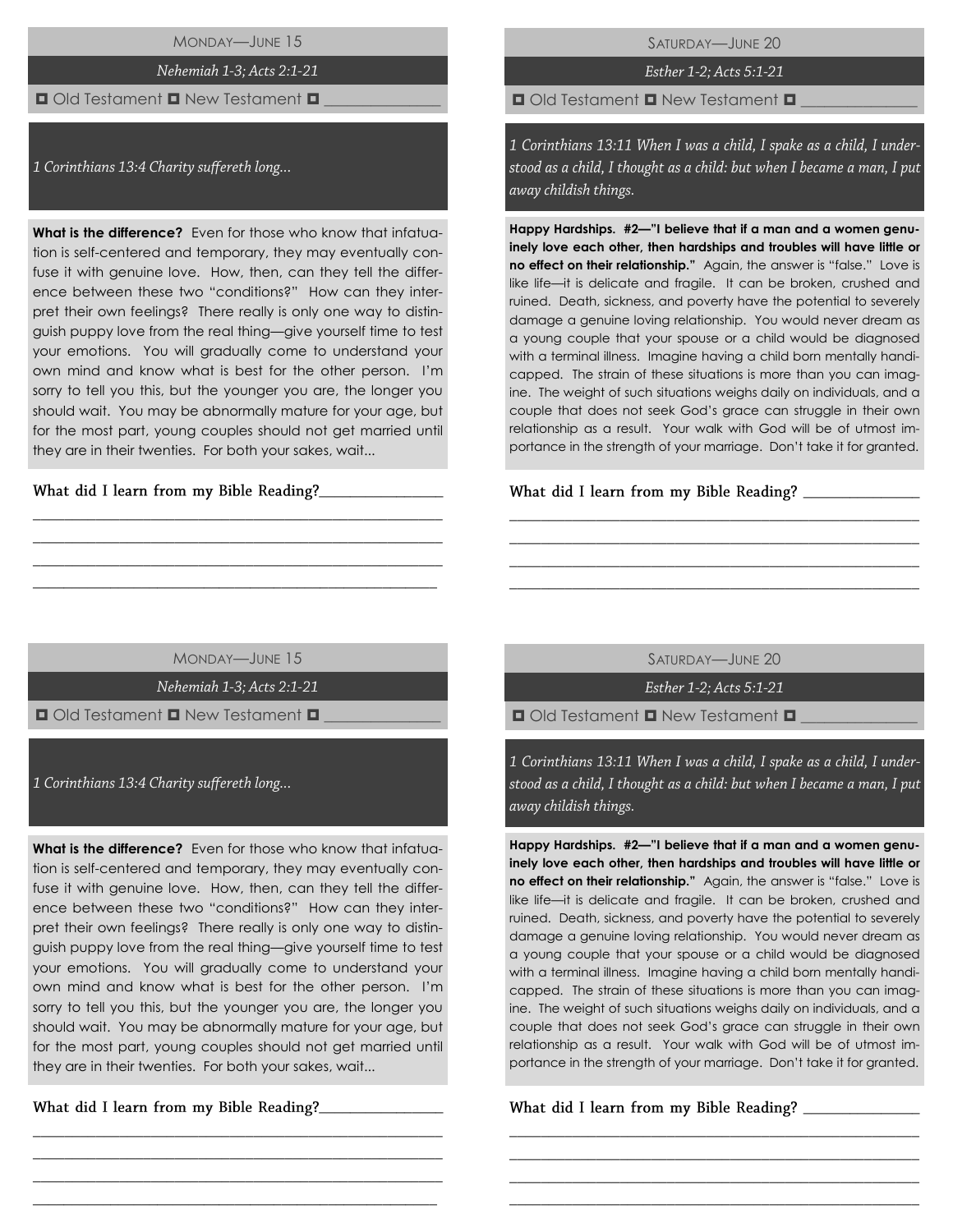FRIDAY—JUNE 19

# Nehemiah 12-13; Acts 4:23-37

### $\Box$  Old Testament  $\Box$  New Testament  $\Box$

Song of Solomon 3:2 I will rise now, and go about the city in the streets, and in the broad ways I will seek him whom my soul loveth: I sought him, but I found him not.

It is extremely important to realize that there are more than two voices in your head. Its not just good and evil or God vs. the devil. There is YOU—the voice of your soul (as opposed to the voice of your spirit and flesh). Have you ever watched a missionary presentation and felt compelled to go? Your flesh wasn't speaking to you, right? So, it must be the Lord! Not always the case… Sometimes our soul simply has compassion for a need, but it has nothing to with the Spirit's guidance. The same thing happens to many couples. Our soul falls in love with that person, but it has nothing to do with the Spirit's leadership. God will lead you if you seek Him. Make life's mate a serious matter of prayer. God has a match for you, but you must depend on the Holy Spirit for guidance.

What did I learn from my Bible Reading?

TUESDAY—JUNE 16

Nehemiah 4-6; Acts 2:22-47

 $\Box$  Old Testament  $\Box$  New Testament  $\Box$ 

1 Corinthians 13:8 Charity never faileth:

**No Arguments? Question #3—"I believe that people who sincerely love each other will not fight and argue."** The answer to this third item may surprise you. The statement above is FALSE. People who genuinely love each other still have differences of opinion. The fact is that there will come a time when you both think you are right, and neither of you will be willing to back down. I personally don't know of a marriage where the marriage is so harmonious that the couple never has a disagreement. No matter how deep your love, you will have conflicts. Remember this: The first twelve months of your marriage may be the most difficult. Don't freak out when it happens. It doesn't mean you married the wrong one.

What did I learn from my Bible Reading?

FRIDAY—JUNE 19

\_\_\_\_\_\_\_\_\_\_\_\_\_\_\_\_\_\_\_\_\_\_\_\_\_\_\_\_\_\_\_\_\_\_\_\_\_\_\_\_\_\_\_\_\_\_\_\_\_\_\_\_ \_\_\_\_\_\_\_\_\_\_\_\_\_\_\_\_\_\_\_\_\_\_\_\_\_\_\_\_\_\_\_\_\_\_\_\_\_\_\_\_\_\_\_\_\_\_\_\_\_\_\_\_ \_\_\_\_\_\_\_\_\_\_\_\_\_\_\_\_\_\_\_\_\_\_\_\_\_\_\_\_\_\_\_\_\_\_\_\_\_\_\_\_\_\_\_\_\_\_\_\_\_\_\_\_  $\_$  , and the set of the set of the set of the set of the set of the set of the set of the set of the set of the set of the set of the set of the set of the set of the set of the set of the set of the set of the set of th

Nehemiah 12-13: Acts 4:23-37

 $\blacksquare$  Old Testament  $\blacksquare$  New Testament  $\blacksquare$ 

Song of Solomon 3:2 I will rise now, and go about the city in the streets, and in the broad ways I will seek him whom my soul loveth: I sought him, but I found him not.

It is extremely important to realize that there are more than two voices in your head. Its not just good and evil or God vs. the devil. There is YOU—the voice of your soul (as opposed to the voice of your spirit and flesh). Have you ever watched a missionary presentation and felt compelled to go? Your flesh wasn't speaking to you, right? So, it must be the Lord! Not always the case… Sometimes our soul simply has compassion for a need, but it has nothing to with the Spirit's guidance. The same thing happens to many couples. Our soul falls in love with that person, but it has nothing to do with the Spirit's leadership. God will lead you if you seek Him. Make life's mate a serious matter of prayer. God has a match for you, but you must depend on the Holy Spirit for guidance.

\_\_\_\_\_\_\_\_\_\_\_\_\_\_\_\_\_\_\_\_\_\_\_\_\_\_\_\_\_\_\_\_\_\_\_\_\_\_\_\_\_\_\_\_\_\_\_\_\_\_\_\_ \_\_\_\_\_\_\_\_\_\_\_\_\_\_\_\_\_\_\_\_\_\_\_\_\_\_\_\_\_\_\_\_\_\_\_\_\_\_\_\_\_\_\_\_\_\_\_\_\_\_\_\_ \_\_\_\_\_\_\_\_\_\_\_\_\_\_\_\_\_\_\_\_\_\_\_\_\_\_\_\_\_\_\_\_\_\_\_\_\_\_\_\_\_\_\_\_\_\_\_\_\_\_\_\_  $\_$  , and the set of the set of the set of the set of the set of the set of the set of the set of the set of the set of the set of the set of the set of the set of the set of the set of the set of the set of the set of th

\_\_\_\_\_\_\_\_\_\_\_\_\_\_\_

TUESDAY—JUNE 16

\_\_\_\_\_\_\_\_\_\_\_\_\_\_\_\_\_\_\_\_\_\_\_\_\_\_\_\_\_\_\_\_\_\_\_\_\_\_\_\_\_\_\_\_\_\_\_\_\_\_\_\_ \_\_\_\_\_\_\_\_\_\_\_\_\_\_\_\_\_\_\_\_\_\_\_\_\_\_\_\_\_\_\_\_\_\_\_\_\_\_\_\_\_\_\_\_\_\_\_\_\_\_\_\_ \_\_\_\_\_\_\_\_\_\_\_\_\_\_\_\_\_\_\_\_\_\_\_\_\_\_\_\_\_\_\_\_\_\_\_\_\_\_\_\_\_\_\_\_\_\_\_\_\_\_\_\_ \_\_\_\_\_\_\_\_\_\_\_\_\_\_\_\_\_\_\_\_\_\_\_\_\_\_\_\_\_\_\_\_\_\_\_\_\_\_\_\_\_\_\_\_\_\_\_\_\_\_\_\_

Nehemiah 4-6; Acts 2:22-47

 $\Box$  Old Testament  $\Box$  New Testament  $\Box$ 

1 Corinthians 13:8 Charity never faileth:

**No Arguments? Question #3—"I believe that people who sincerely love each other will not fight and argue."** The answer to this third item may surprise you. The statement above is FALSE. People who genuinely love each other still have differences of opinion. The fact is that there will come a time when you both think you are right, and neither of you will be willing to back down. I personally don't know of a marriage where the marriage is so harmonious that the couple never has a disagreement. No matter how deep your love, you will have conflicts. Remember this: The first twelve months of your marriage may be the most difficult. Don't freak out when it happens. It doesn't mean you married the wrong one.

\_\_\_\_\_\_\_\_\_\_\_\_\_\_\_\_\_\_\_\_\_\_\_\_\_\_\_\_\_\_\_\_\_\_\_\_\_\_\_\_\_\_\_\_\_\_\_\_\_\_\_\_ \_\_\_\_\_\_\_\_\_\_\_\_\_\_\_\_\_\_\_\_\_\_\_\_\_\_\_\_\_\_\_\_\_\_\_\_\_\_\_\_\_\_\_\_\_\_\_\_\_\_\_\_ \_\_\_\_\_\_\_\_\_\_\_\_\_\_\_\_\_\_\_\_\_\_\_\_\_\_\_\_\_\_\_\_\_\_\_\_\_\_\_\_\_\_\_\_\_\_\_\_\_\_\_\_ \_\_\_\_\_\_\_\_\_\_\_\_\_\_\_\_\_\_\_\_\_\_\_\_\_\_\_\_\_\_\_\_\_\_\_\_\_\_\_\_\_\_\_\_\_\_\_\_\_\_\_\_